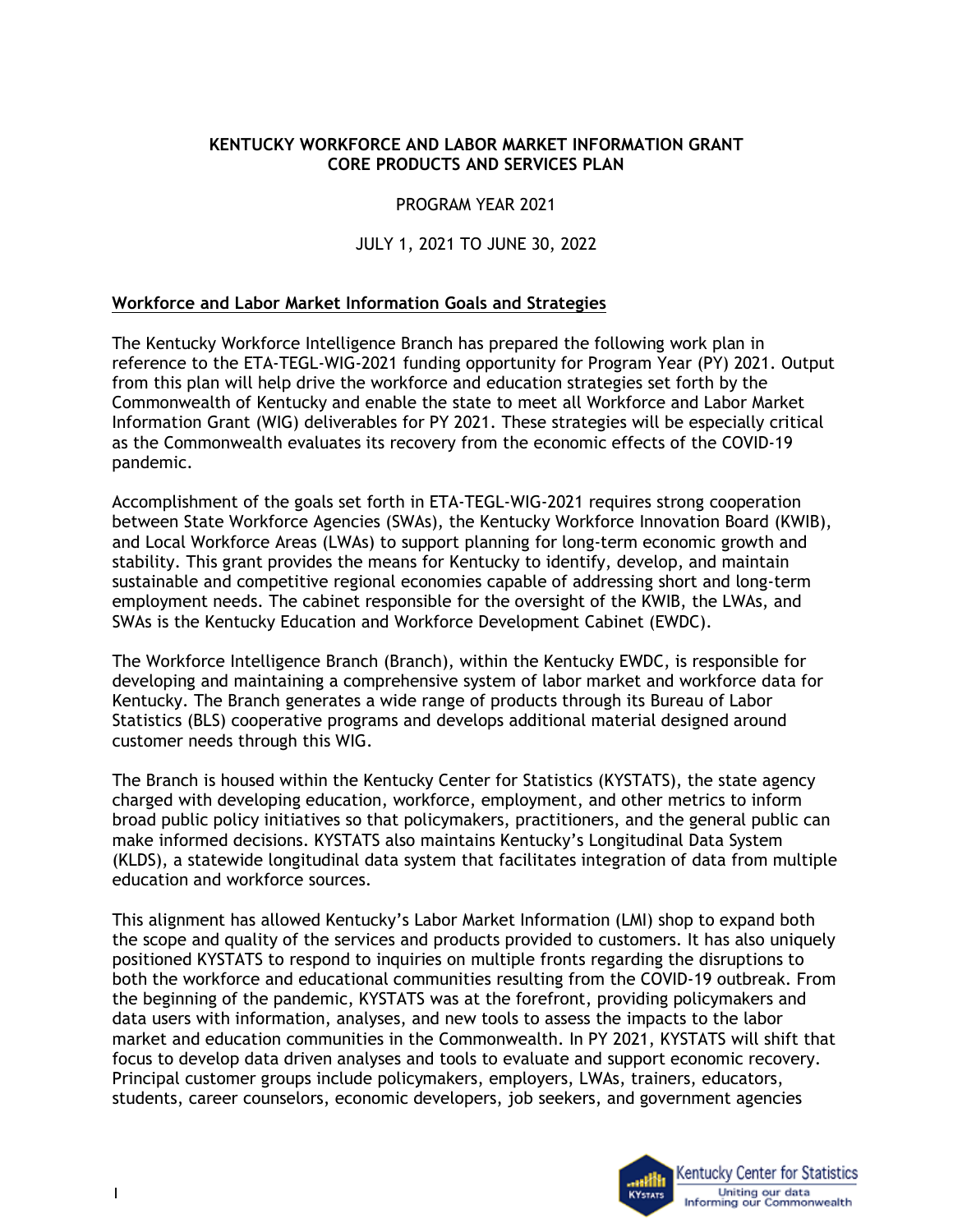among others. The deliverables summarized in this plan outline Kentucky's commitment to provide quality information to all users of the workforce and labor market information system.

Informational products and services are delivered to customers primarily through the KYSTATS website; and are available on both the Reports page and the LMI page. In PY 2018, KYSTATS overhauled much of its existing site to create an updated, dynamic, and more user-friendly interface. Kentucky met with stakeholders and data users to identify needs and to guide the development of this new site design. In PY 2019, Kentucky initiated work on a redesign of the existing LMI page to create a seamless interface for users. This work continued throughout PY 2020, and LMI page redesign is slated for completion in PY 2021.

In addition, workforce and labor market information is distributed via publications, correspondence, and personal interaction. The Branch is a consistent provider of workforce information, economic analysis, and other relevant tools that empower employers, students, job seekers, workers, educators, and policymakers in decision-making and planning. As with the website layout, Kentucky consults with various groups to elicit feedback on existing products and to determine customer needs for additional ones.

In PY 2020, Kentucky continued its communications and outreach plan with the LWAs, despite the limitations imposed by COVID-19 restrictions. Kentucky aggressively utilized electronic and virtual platforms to maintain regular interaction and outreach with this key user group. This emphasis on continued communications was critical to effectively market LMI data and products; and to drive the development of new reports and analyses. This communication with the LWAs will continue in PY 2021.

Frequent communication between KYSTATS and other user groups will enable the Branch to provide the economic and education data and analyses needed by customers and policymakers. This information is vital as Kentucky works to evaluate the impacts of the pandemic, develops strategies for economic recovery, and supports the Workforce Innovation and Opportunity Act (WIOA).

This PY 2021 WIG plan depicts a workforce and labor market information system consisting of strategic partnerships that meet the ever growing and changing demands of all customer groups.

### **Statement of Work Deliverables**

# **1. Workforce Information Database (WID)**

During the upcoming program year, Kentucky will continue to populate, maintain, and update all of the designated core tables in the WID with state and local data. Kentucky will work with information technology staff to continue streamlining the process of uploading data, and train additional staff in the administration of the database.

Kentucky will continue using the Data Axle Employer Database (EMPDB) to provide customers with employer information in PY 2021. All EMPDB updates will be incorporated into Kentucky's WID and the data from the EMPDB table will be made available to the public via the Find Employers tool on Kentucky's LMI site.

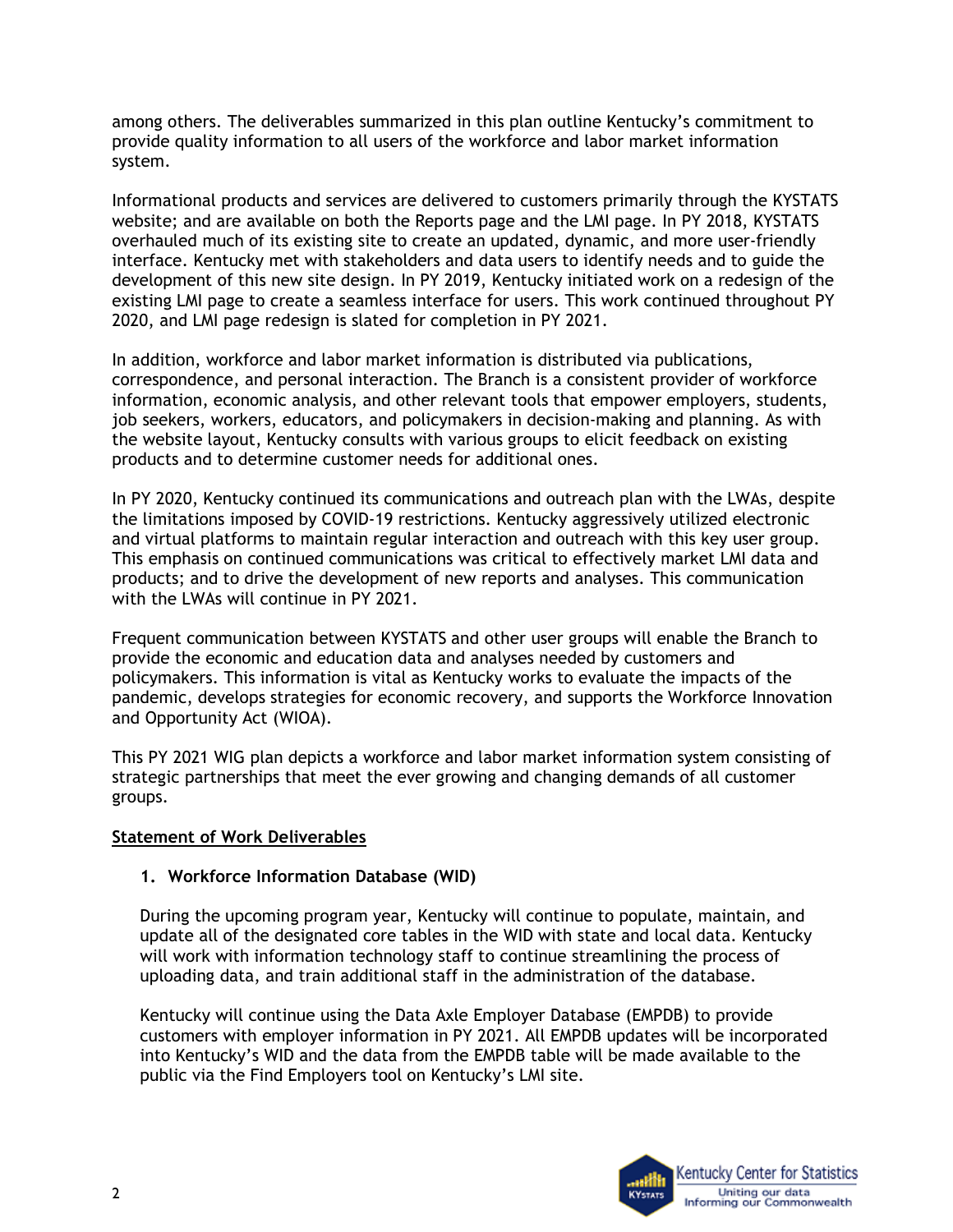Kentucky will also submit updated licensing data to the Analyst Resource Center (ARC). As required by the ARC, Kentucky incorporates licensing updates into the WID every two years. In PY 2021, Kentucky will update its LICAUTH, LICENSE, LIXOCC tables in the WID, and submit the revised tables for inclusion in the ARC database.

Kentucky is currently maintaining WID Database Version 2.8. Kentucky will upgrade to WID Version 3.0 in accordance with the deadline set by ETA.

| Task                                                                                                                  | <b>Task Focus</b>                        | <b>Milestones</b>                     | <b>Principal Customers</b>                                                                                                                      |
|-----------------------------------------------------------------------------------------------------------------------|------------------------------------------|---------------------------------------|-------------------------------------------------------------------------------------------------------------------------------------------------|
| Perform routine updates of core tables,<br>including current cycle projections data                                   | Data Update                              | Ongoing                               | LWA boards, employers, educators,<br>students, career counselors, economic<br>developers, policymakers, job seekers, and<br>government agencies |
| Implement WID Version 3.0                                                                                             | Data Structure<br>Update                 | By required<br><b>ETA</b><br>deadline | Same                                                                                                                                            |
| Update LICAUTH, LICENSE, and LICXOCC<br>tables in the WID and submit for<br>inclusion in the ARC database             | Data Update                              | <b>June 2022</b>                      | Same                                                                                                                                            |
| Incorporate Data Axle EMPDB updates into<br>the WID semi-annually                                                     | Data Update                              | As available                          | Same                                                                                                                                            |
| Maintain employer search module on LMI<br>webpage on KYSTATS website                                                  | Data Update                              | As available                          | Same                                                                                                                                            |
| Streamline processing of data uploads<br>and revisions and expand staff training<br>on WID requirements and processes | Capacity<br>Building/<br><b>Training</b> | Ongoing                               | <b>LMI Staff</b>                                                                                                                                |
| <b>Estimated Cost</b>                                                                                                 |                                          |                                       | \$115,538                                                                                                                                       |

The tasks to meet this objective are:

# **2. State and local industry and occupational employment projections**

At the end of PY 2019, Kentucky finalized long-term, statewide industry and occupational projections utilizing the BLS separations methodology for the period 2018-2028. These statewide occupational projections were then published in early PY 2020 on the KYSTATS website. During the program year, Kentucky also developed 2018-2028 sub-state, longterm projections. Both the sub-state level occupational projections, and the corresponding statewide projections, were incorporated into the Tableau-based, interactive Occupational Outlook dashboard.

In early PY 2021, Kentucky will produce supplemental statewide, long-term industry and occupational projections for the period 2019-2029. Kentucky will also produce corresponding sub-state level projections for the same time period.

Later in the program year, Kentucky will develop statewide, long-term industry and occupational projections for the period of 2020-2030 as required by ETA. In addition,

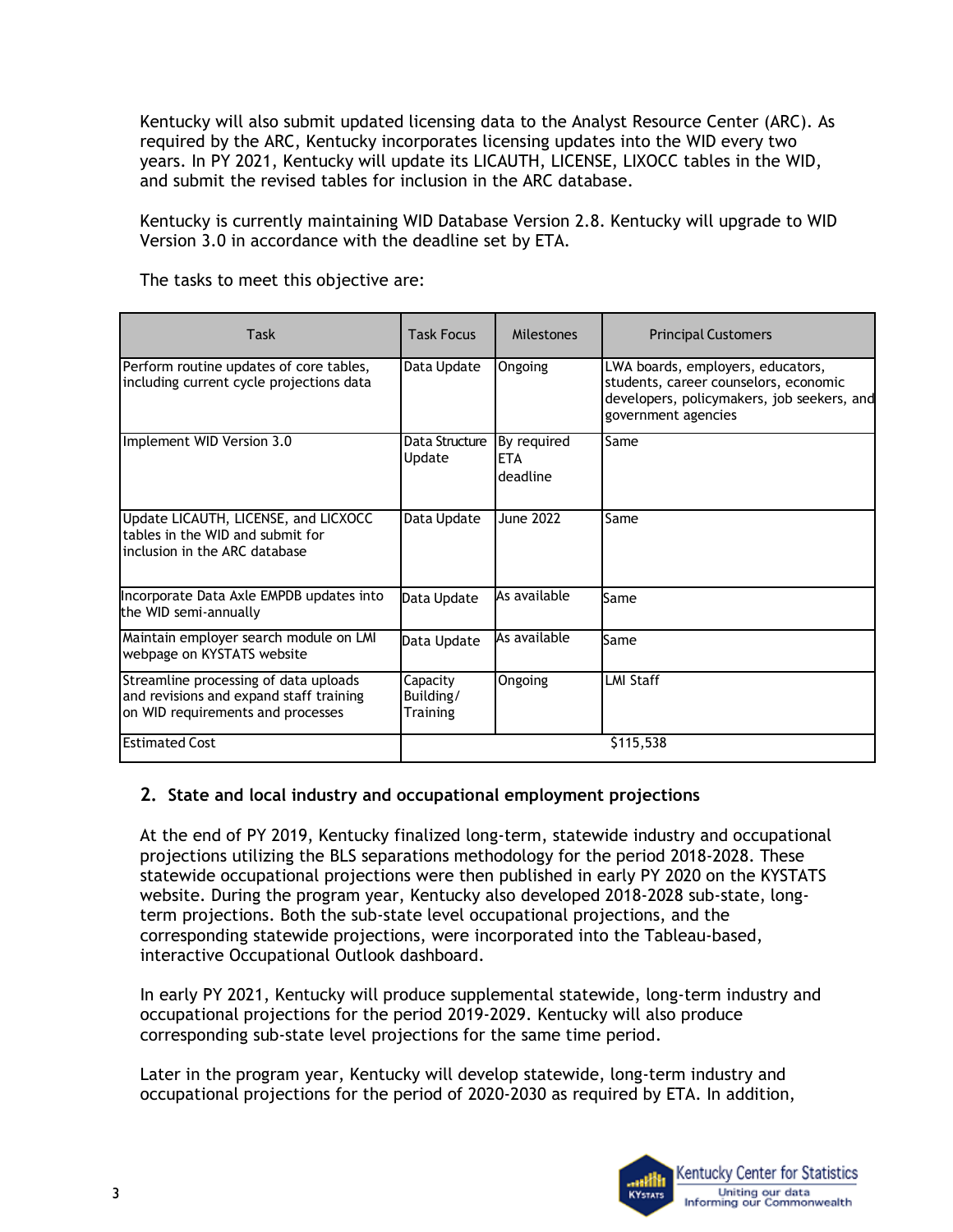Kentucky will produce statewide, short-term projections to 2023, using 2021 as a base year. Kentucky will submit both of these required projections sets to the Projections Managing Partnership (PMP).

Current projections data will be made available on the LMI webpage and incorporated into the WID. Finalized estimates will also be incorporated into the Occupational Outlook dashboard and other LMI tools and publications as new projections cycle data become available.

Kentucky will continue to explore possible methods to produce five year projections using Projections Suite; and will publish statewide five year projections in lieu of short-term two year projections if provided the option.

| Task                                                                                                                                                                                                                                        | <b>Task Focus</b> | Milestones                                   | <b>Principal Customers</b>                                                                                                                                                           |
|---------------------------------------------------------------------------------------------------------------------------------------------------------------------------------------------------------------------------------------------|-------------------|----------------------------------------------|--------------------------------------------------------------------------------------------------------------------------------------------------------------------------------------|
| Complete, and publish supplemental<br>statewide and sub-state level<br>projections for the period of 2019-2029                                                                                                                              | Update            |                                              | Data Quality/ Data September 2021 LWA boards, employers,<br>educators, students, career<br>counselors, economic developers,<br>policymakers, job seekers, and<br>government agencies |
| Incorporate statewide and sub-state,<br>long-term projections into the<br>interactive Occupational Outlook<br>dashboard                                                                                                                     | Data Delivery     | As new<br>projections<br>become<br>available | Same                                                                                                                                                                                 |
| Update NAICS time-series to include<br>2020 employment data                                                                                                                                                                                 | Data Update       | December 2021                                | Same                                                                                                                                                                                 |
| Develop statewide, short-term<br>projections (2021-2023) using 2021 as<br>base year                                                                                                                                                         | Data Update       | <b>March 2022</b>                            | Same                                                                                                                                                                                 |
| Develop statewide, long-term<br>occupational and industry projections<br>(2020-2030) using Projections Suite and<br>implementing the BLS separations<br>methodology, and submit estimates to<br>the PMP                                     | Data Update       | <b>July 2022</b>                             | Same                                                                                                                                                                                 |
| Populate WID with current cycle projections Data Delivery<br>data and publish estimates on labor market<br>information webpage                                                                                                              |                   | As new<br>projections<br>become available    | Same                                                                                                                                                                                 |
| Continue to explore methods in Projections<br>Suite (and alternate models) to produce five Development<br>year projections at the state and sub-state<br>levels and will publish in lieu of short-term<br>projections if provided an option | Product           | Ongoing                                      | <b>LMI Staff</b>                                                                                                                                                                     |
| <b>Estimated Cost</b>                                                                                                                                                                                                                       |                   |                                              | \$81,839                                                                                                                                                                             |

The tasks to meet this objective are:

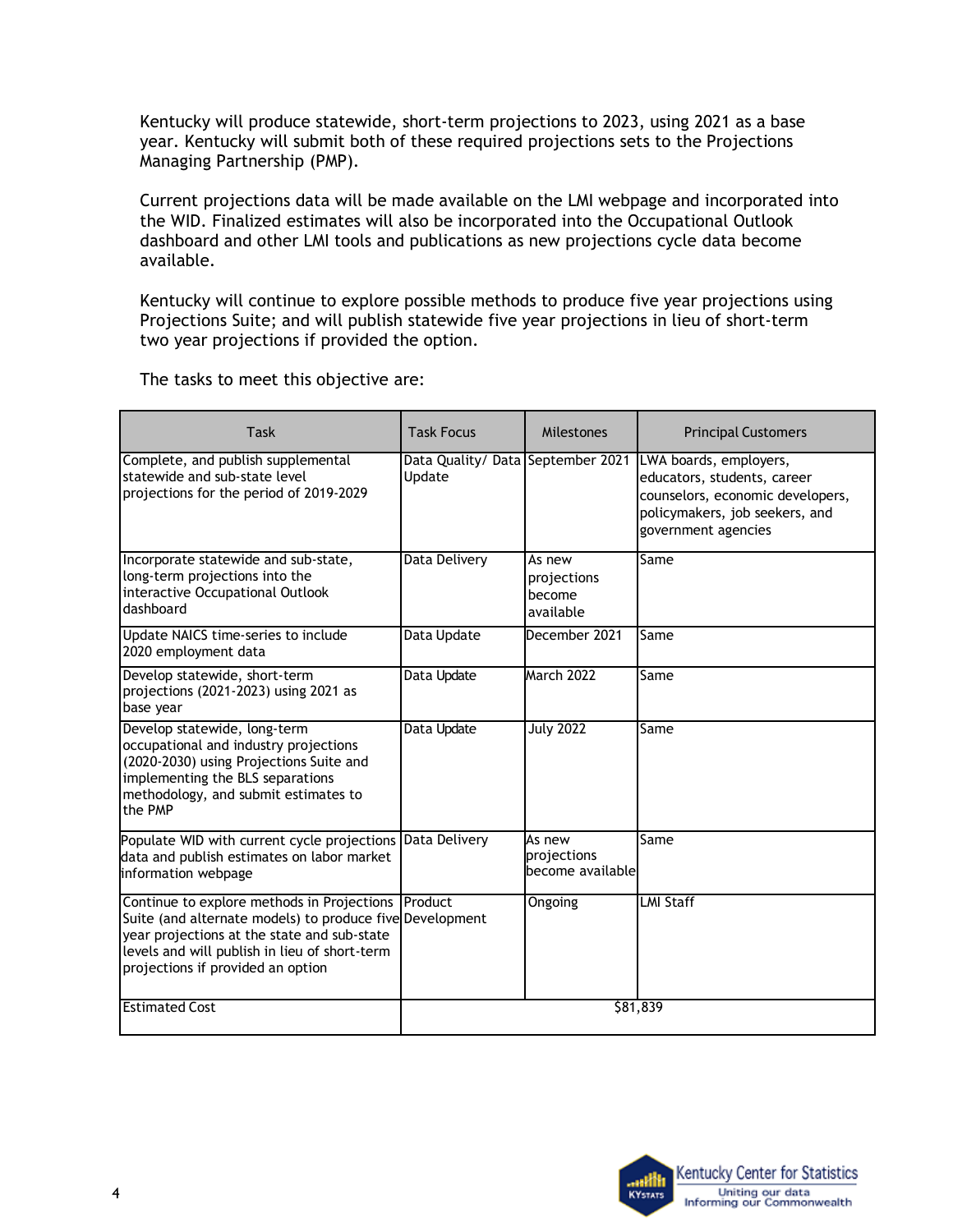### **3. Employee development and LMI training for service delivery**

Kentucky will continue providing LMI training for State Workforce Agency personnel, local workforce development area professionals and board members, and job center staff.

In PY 2020, the Branch continued to consult with state and LWA professionals and confer with other organizations involved in policymaking regarding workforce information issues and customer needs. Later in the program year, as the COVID-19 pandemic evolved, Kentucky actively engaged in virtual meetings with these stakeholders to garner feedback and determine the need for new product development in light of the unique challenges presented by the outbreak. This customer input has been essential for Kentucky to identify the information and analysis necessary to evaluate the impacts and economic disruption caused by the pandemic, to develop new products to meet these needs, and to lay the groundwork for future recovery. In PY 2021, these regular exchanges of ideas between users and suppliers of workforce information will continue to be a priority as Kentucky actively seeks out opportunities to provide information, tools, and training to local workforce policymakers, career center staff, employers, jobseekers, and others.

Throughout PY 2021, Kentucky will be proactive in its exchanges with LWAs and other customer groups. Rather than waiting for customer requests for information, Kentucky will continue to routinely push out new products as they become available. This "product push" will provide customers with much needed information, and also inform them of the wide range of data and analysis available from the LMI shop.

To further increase visibility, Kentucky will continue to actively market its LMI products and services. Working in collaboration with KYSTATS' communications staff, Kentucky will issue press releases, conduct presentations and workshops, and update users of new LMI products and tools as they become available.

Although in-person travel is expected to remain limited in PY 2021, internal staff development will remain a priority. Kentucky LMI staff will receive virtual training on analytic and data visualization software (including Tableau, ArcGIS, and R) to enhance LMI product design and delivery, and attend web-based technical trainings offered by the BLS and the PMP. Staff will also participate in online state and national conferences, workshops, and collaboratives to share best practices and learn from other workforce, education, and labor market information professionals.

In addition, Kentucky will continue its detailed process documentation for existing and future staff. This documentation process is an ongoing practice that will continue throughout PY 2021 and will be utilized in the training of new employees, as well as the cross-training of existing staff; and will ensure adherence to program methods and procedures, and continuity of service delivery to customers.

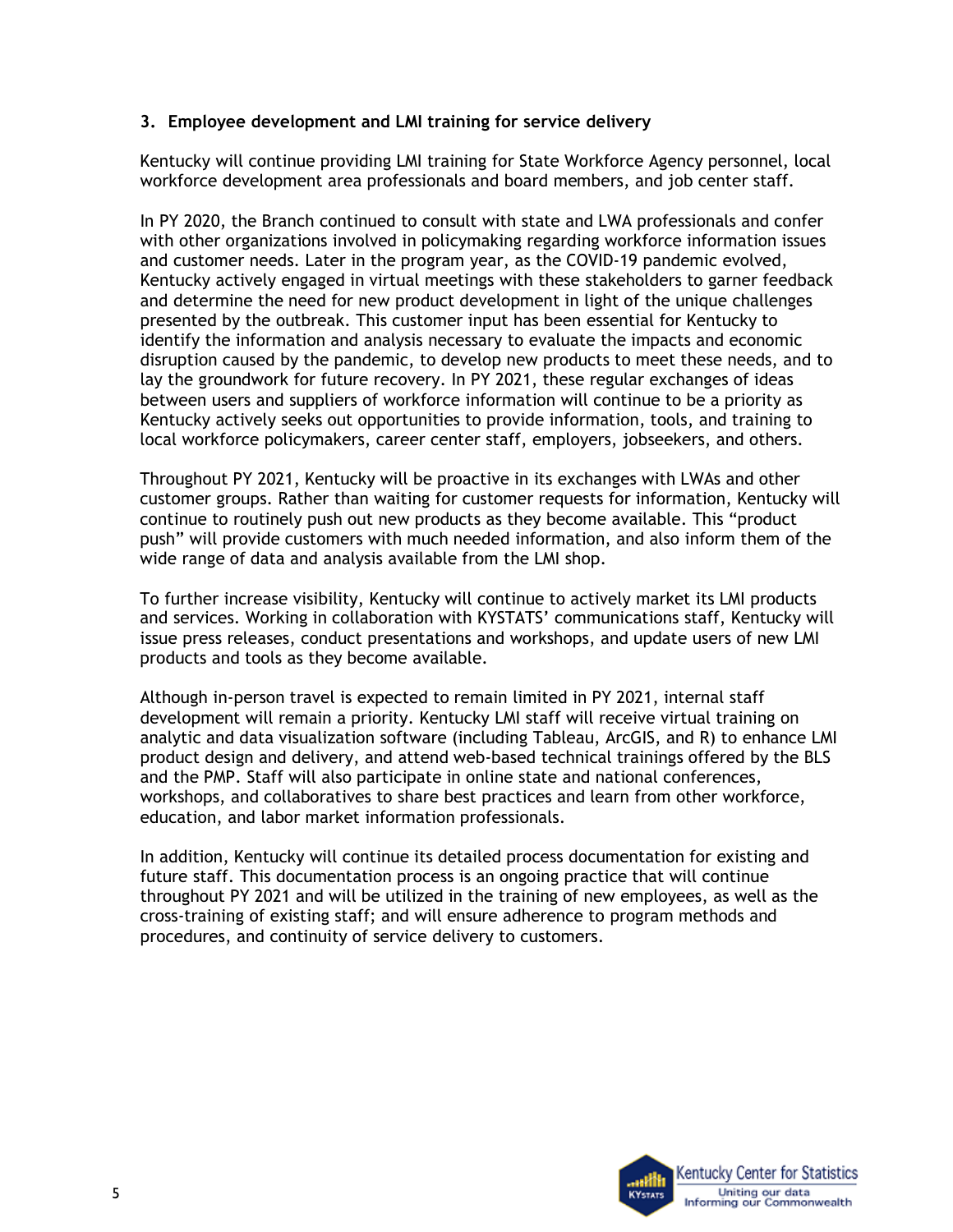The tasks to meet this objective are:

| <b>Task</b>                                                                                                                                                                                                                                                                                                    | <b>Task Focus</b>                     | Milestones | <b>Principal Customers</b>                                                                                                                         |
|----------------------------------------------------------------------------------------------------------------------------------------------------------------------------------------------------------------------------------------------------------------------------------------------------------------|---------------------------------------|------------|----------------------------------------------------------------------------------------------------------------------------------------------------|
| Provide education and training, through<br>conferences, presentations, and<br>workshops, including virtual trainings<br>and meetings on LMI products and<br>services to state workforce agency<br>personnel, local workforce development<br>area professionals, job center staff, and<br>other key user groups | Training/Outreach                     | Ongoing    | LWA boards, employers, educators,<br>students, career counselors,<br>economic developers, policymakers,<br>job seekers, and government<br>agencies |
| Continue consultation with LWAs and<br>organizations through meetings, focus<br>groups, and other methods to determine<br>customer needs, with a focus on<br>challenges presented with regard to the<br>impact of, and recovery from, the<br>COVID-19 pandemic                                                 | Product<br>Development                | Ongoing    | Same                                                                                                                                               |
| Continue proactive marketing strategy<br>to increase visibility of LMI                                                                                                                                                                                                                                         | Marketing                             | Ongoing    | <b>Same</b>                                                                                                                                        |
| Maintain "product push" to provide<br>customers with new products as they<br>become available                                                                                                                                                                                                                  | <b>Information Delivery Ongoing</b>   |            | Same                                                                                                                                               |
| Attend web-based program specific<br>technical trainings as well as analytic<br>and data visualization software<br>trainings, and participate virtually in<br>workshops, conferences, and<br>collaboratives at the state, local and<br>national level                                                          | Capacity building/<br><b>Training</b> | Ongoing    | <b>LMI Staff</b>                                                                                                                                   |
| Continue development of detailed<br>process documentation for existing and<br>future staff to maintain adherence to<br>program procedures and ensure service<br>delivery                                                                                                                                       | Capacity building/<br><b>Training</b> | Ongoing    | <b>LMI Staff</b>                                                                                                                                   |
| <b>Estimated Cost</b>                                                                                                                                                                                                                                                                                          | \$101,095                             |            |                                                                                                                                                    |

### **4. Annual performance report**

For PY 2021, Kentucky will prepare and submit an annual performance report to ETA summarizing grant activities for the program year. This performance report will list the core deliverables and activities as specified by ETA-TEGL-WIG-2021 and will be submitted by October 1, 2022.

### **5. Statewide annual economic analysis report**

In PY 2021, Kentucky will conduct state, local, and/or regional studies and economic analyses of value to the Governor, the Kentucky General Assembly, and state and local workforce development boards to provide information and support for education and workforce development initiatives, including support for WIOA, and in response to major

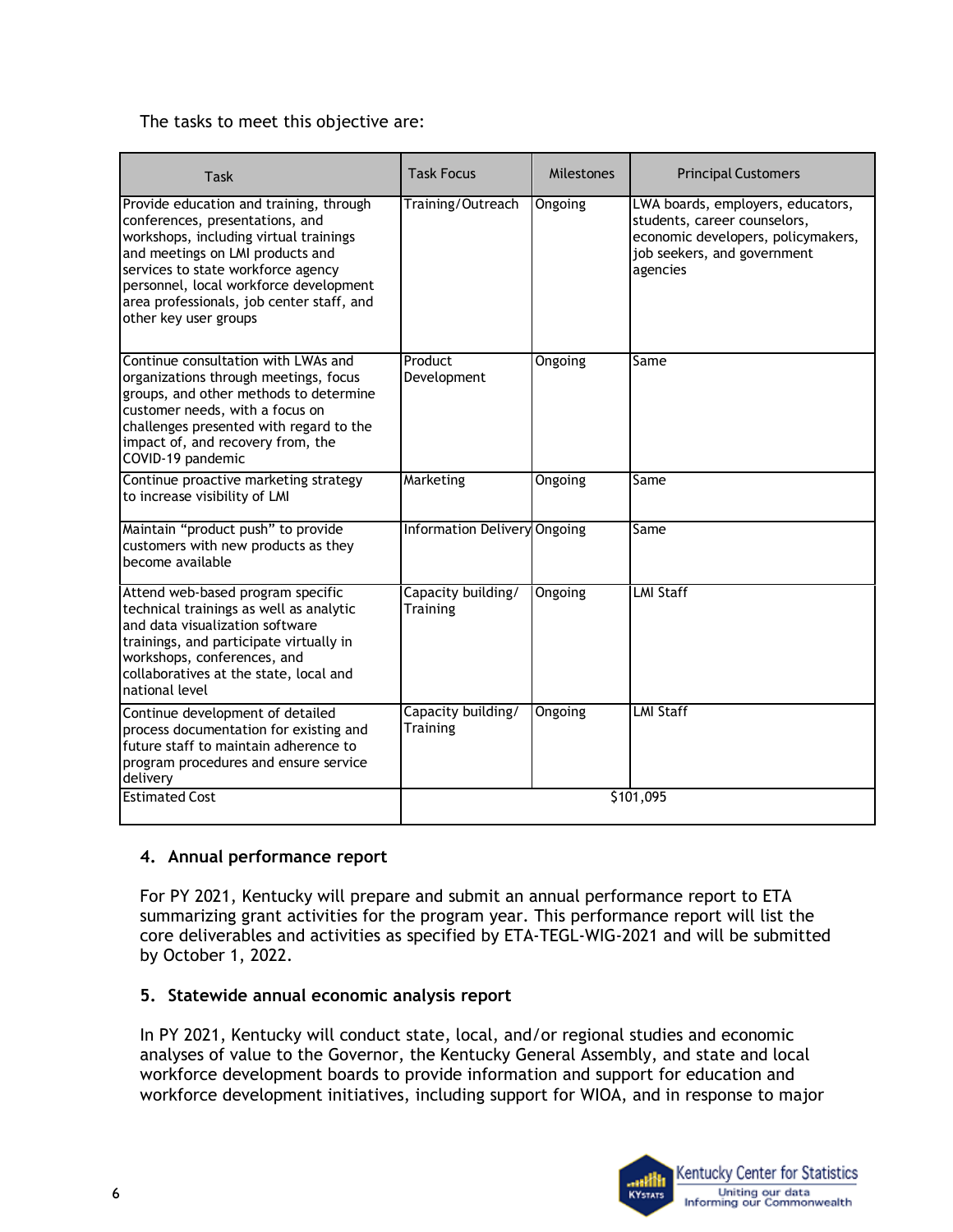layoffs or disasters. Analyses will include metrics and information on COVID-19 impacts and recovery efforts to inform policymakers and support economic and labor market recovery. Analyses will be made available in printed form and through dynamic reports accessible through the KYSTATS website.

One such report is the Kentucky Students' Right to Know, mandated by the Kentucky General Assembly in House Bill (HB) 419, and published in PY 2020. This dashboard links college majors to the most in-demand jobs in the Commonwealth, along with typical education requirements, wages, and institutions offering these majors. The Kentucky Students' Right to Know will be maintained and updated in PY 2021.

The Kentucky Future Skills Report (KFSR), an interactive report that utilizes historic workforce supply, current employment outcomes, and future workforce demand to assist policymakers, practitioners, and the public in making education and workforce decisions. The KFSR is available online and will be updated and maintained throughout PY 2021.

Another report, launched in PY 2020, is the Workforce Overview Report for Kentucky Regions (WORKR). This dynamic, Tableau-based analysis incorporates information and data on occupations, industries, projections, labor force, wages, and unemployment insurance (UI) claims as well as demographics. Analysis is available at the statewide, Workforce Planning Region (WPR) and LWA levels. The WORKR also allows for comparisons of key metrics between Kentucky and surrounding states. Initially conceived as a static, quarterly report geared for each individual LWA, Kentucky worked with LWAs directly to identify the elements needed by these key stakeholders. The result was a redesigned, interactive WORKR that better met the needs of the target audience. The WORKR will continue to be updated throughout PY 2021.

The Labor Force Update, Kentucky's monthly LMI newsletter, continues to provide timely analysis and information on various LMI topics, including most recently, an analyses of minimum wage workers in Kentucky, and an exploration on the decline of college enrollment among students graduating high school during the pandemic (the 2019-2020 academic year). Other newsletters in PY 2020 addressed topics including gender employment disparities during the pandemic, essential and frontline workers in Kentucky, and an examination of recent labor market trends in Kentucky and surrounding states. Publication of the monthly newsletter will continue throughout PY 2021.

In PY 2021, Kentucky will continue to publish analyses based on customer needs. The broad scope of KYSTATS' partnerships within the education and workforce community has allowed the Branch to build upon existing relationships and cultivate new ones, increasing the interaction between LMI and its key customer groups. The communication and feedback from these customer groups will be the driving force behind the economic analyses and products produced by the Branch in PY 2021.

One such product, developed in direct response to customer needs as the pandemic ramped up in Kentucky, is the Kentucky County Unemployment Update (CUU). This interactive report, utilizing unemployment claims data from the Program for Measuring Insured Unemployment Statistics System (PROMIS) allows users to view key UI initial claims indicators at the county level, including weekly initial claims, percent of overall claims by county, claims by industry, and trends by select demographic indicators including gender,

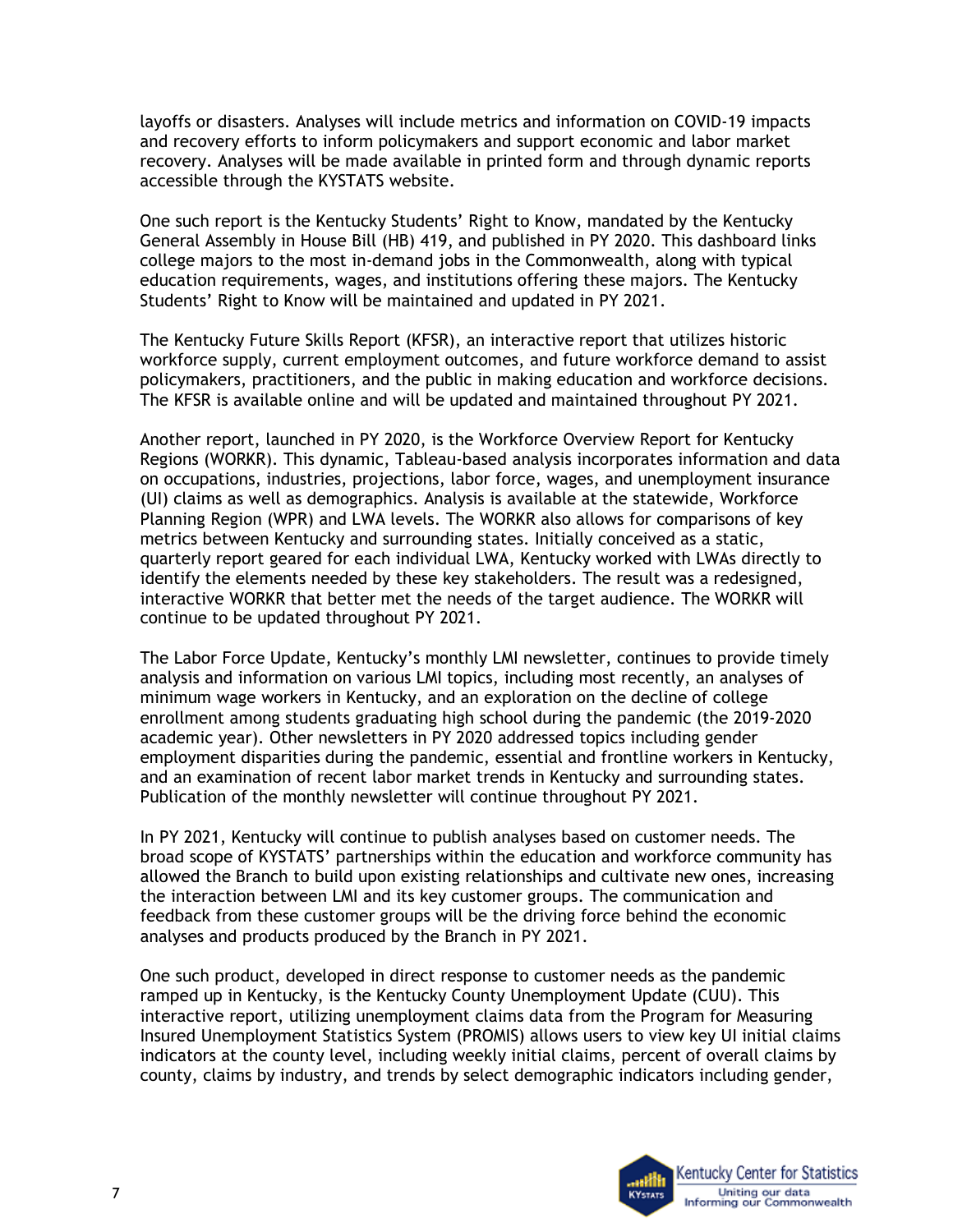race, and age. The CUU was published on the KYSTATS website in May 2020 and is updated quarterly. The report will continue in PY 2021.

In addition, in PY 2021, Kentucky will continue to partner with the University of Kentucky's Center for Business and Economic Research (CBER) to enhance the economic analyses provided on the state's workforce and labor market data. CBER will monitor employment trends in the state, analyze the state's Unemployment Insurance Claims data, and study Kentucky's labor force participation rates across demographic groups and geographic areas.

Finally, Kentucky will continue its participation with the U. S. Census Bureau's Longitudinal Employer-Household Dynamics (LEHD) program. A new Memorandum of Understanding between the Census, KYSTATS, and the Kentucky Labor Cabinet, Office of Unemployment Insurance was finalized in PY 2020.

The tasks to meet this objective are:

| <b>Task</b>                                                                                                                                                                                                                                 | <b>Task Focus</b>                   | Milestones     | <b>Principal Customers</b>                                                                                                                      |
|---------------------------------------------------------------------------------------------------------------------------------------------------------------------------------------------------------------------------------------------|-------------------------------------|----------------|-------------------------------------------------------------------------------------------------------------------------------------------------|
| Conduct state, local, and regional studies<br>and analyses to produce detailed economic<br>and workforce analyses, reports, and tools<br>tailored to customer needs including the<br>annual economic analysis and the monthly<br>newsletter | Information<br>Delivery             | Ongoing        | LWA boards, employers, educators,<br>students, career counselors, economic<br>developers, policymakers, job seekers,<br>and government agencies |
| Maintain and publish the Kentucky Students' Information<br>Right to Know dashboard                                                                                                                                                          | Delivery                            | Ongoing        | Same                                                                                                                                            |
| Maintain and publish the KFSR online                                                                                                                                                                                                        | Information<br>Delivery             | <b>Ongoing</b> | Same                                                                                                                                            |
| Maintain and publish the WORKR online                                                                                                                                                                                                       | Information<br>Delivery             | Ongoing        | Same                                                                                                                                            |
| Expand outreach and interaction with<br>LWAs, the business community,<br>economic development, and other<br>workforce agencies to identify areas<br>needing analysis                                                                        | Outreach/<br>Product<br>Development | Ongoing        | Same                                                                                                                                            |
| Increase and cultivate relationships with<br>the education community to identify<br>areas needing analysis                                                                                                                                  | Outreach/<br>Product<br>Development | Ongoing        | Same                                                                                                                                            |
| Leverage additional data and resources<br>available through alignment with<br>KYSTATS to develop new products<br>utilizing both KYSTATS and BLS/ETA<br>data                                                                                 | Product<br>Development              | Ongoing        | Same                                                                                                                                            |
| Work in collaboration with CBER to develop,<br>conduct, and publish various economic<br>analyses                                                                                                                                            | Information<br>Delivery             | Ongoing        | Same                                                                                                                                            |

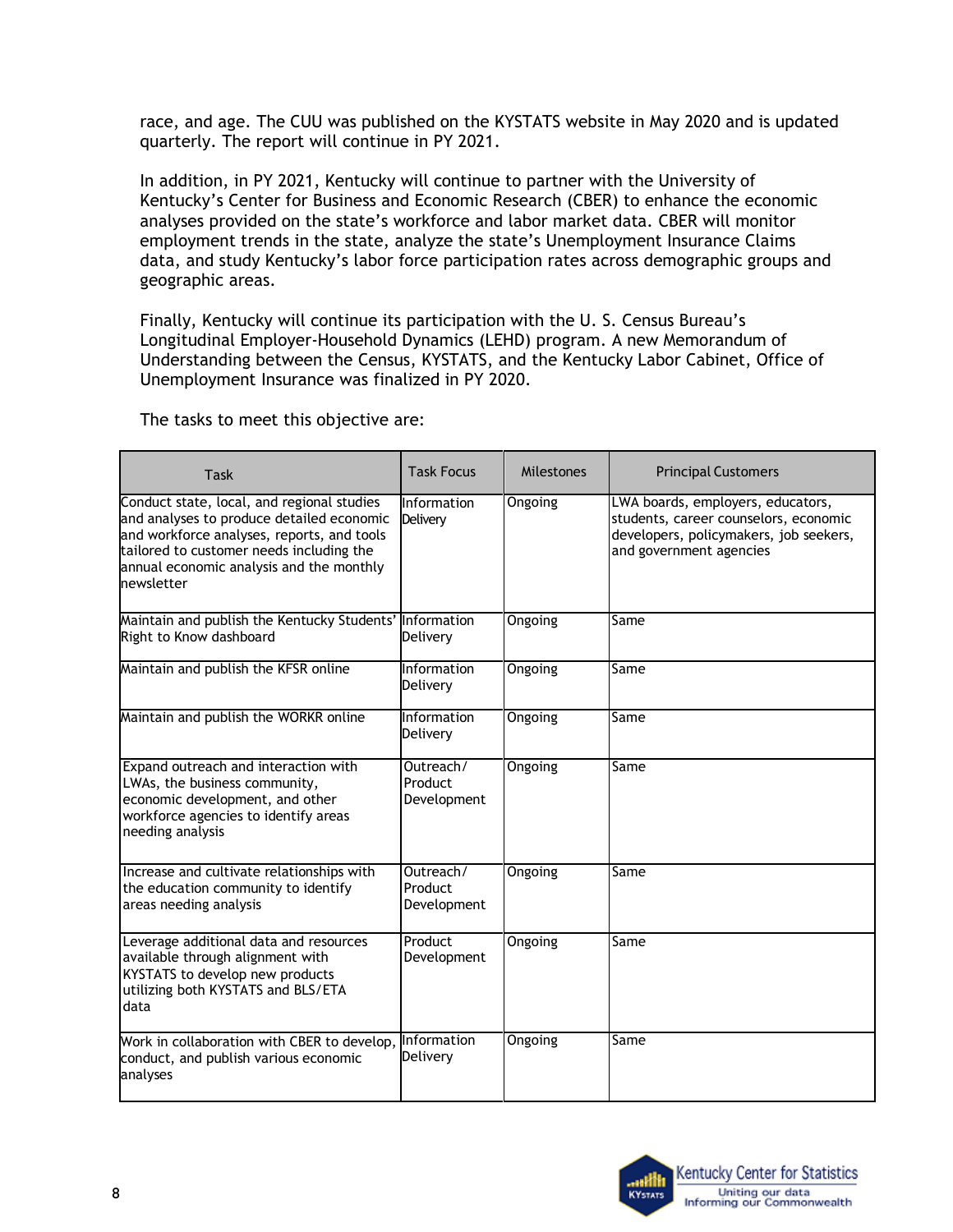| Task                                                                    | <b>Task Focus</b> | Milestones | <b>Principal Customers</b> |
|-------------------------------------------------------------------------|-------------------|------------|----------------------------|
| Continue cooperation and participation in<br>the US Census LEHD project | Data Delivery     | Ongoing    | Same                       |
| <b>Estimated Cost</b>                                                   |                   |            | \$77,025                   |

### **6. Other economic and workforce and labor market information reports and products**

In early PY 2021, Kentucky will launch the redesign of its LMI webpage to create an updated, more-user friendly interface that aligns with the redesigned KYSTATS website. Kentucky will utilize the dynamic, redesigned site to publish standard LMI products, as well as new tools and products designed around feedback received from stakeholders and data users. The redesign is in its final stages and is slated for completion at the beginning of PY 2021.

Kentucky will continue to utilize Tableau software to give customers the ability to define and generate reports based on user-selected data and geography. Users will be able to create and view customized reports and maps, download files, and produce printable reports. Static tables and maps will also be published. For researchers and others seeking to download large amounts of data, Excel tables for current and historical data sets will continue to be made available.

Traditional LMI publications, including workforce profiles, economic analyses, and reports will be enhanced and published throughout the year. Kentucky will update its revamped, dynamic state and area Occupational Outlook with data from the most recent round of available projections and occupational employment and wage data from the Occupational Employment and Wage (OEWS) program and KYSTATS. Likewise, the interactive Career Explorer tool, which replaced the traditional Career Profiles in PY 2019, and incorporates occupational descriptions, skills, demand, and wage data, will be updated as well.

Kentucky will also continue to update and improve its existing interactive reports. In PY 2020, redesign efforts concluded for both the Industry Profiler and for the Civilian Labor Force estimates datasets. While still utilizing Tableau software, the redesigned Industry Profiler, now rebranded as the Economic Activity Repot (EAR), was expanded to include not only Quarterly Census of Employment and Wages (QCEW) data, but also information from the Business Employment Dynamics (BED) program and experimental, state-level estimates from the Job Openings and Labor Turnover Survey (JOLTS). This interactive dashboard allows users to explore industry level employment and wages, job gains and losses, and labor turnover data, including job openings, hires, separations, layoffs, and quits over time.

The Current and Historical LAUS Report continues to provide users with annual and monthly BLS Civilian Labor Force (CLF) estimates for the US, state, counties, and other sub-state areas, but now does so utilizing Microsoft SQL Server Reporting Services (SSRS) for the first time, enhancing functionality for researchers and others seeking the ability to extract data sets with ease. This new SSRS tool replaced the existing Excel CLF datasets on the LMI website in PY 2020 and currently supplements the Tableau-based, visualization

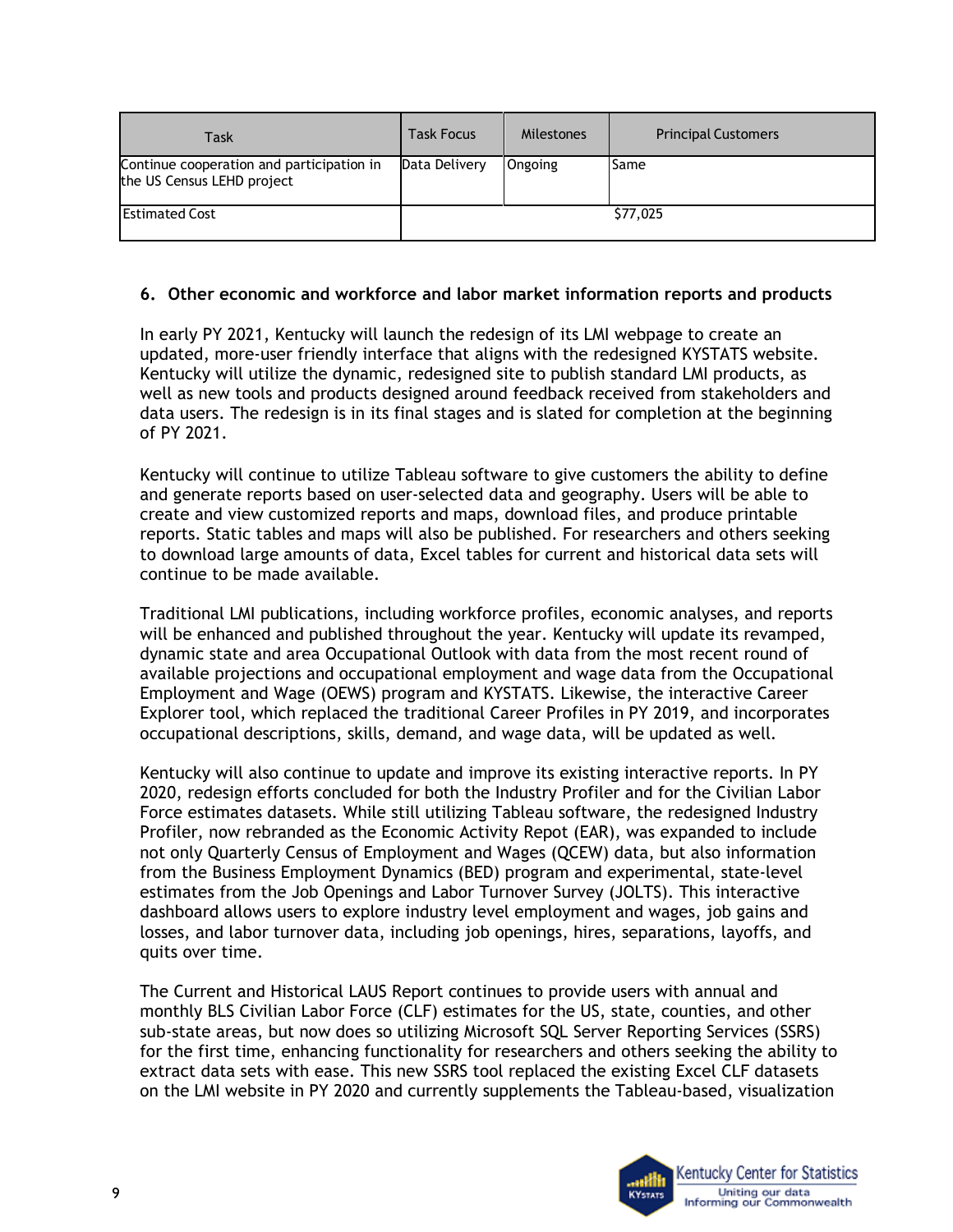tool, the Civilian Labor Force Report (CLFR). In PY 2021, Kentucky will explore options to incorporate data visualization directly into the Current and Historical LAUS Report, eliminating the need for two separate reports.

Both the EAR and the Current and Historical LAUS Report will be updated and maintained in PY 2021. Throughout the program year, Kentucky will work to improve these publications and develop new ones. Kentucky will also utilize SSRS once more to develop a report geared toward those seeking to extract occupational employment and wage data sets.

The website also continues to facilitate customer contact. The Contact Us page on the KYSTATS website allows users to comment and provide feedback, and the Data Request Form allows customers to easily request data and other information. Website users can also sign up to join the KYSTATS/LMI listserv.

Site visits and page views are tracked using Google Analytics. Kentucky will use these metrics to assess which data sets, publications, and other products are most utilized by customers.

| Task                                                                                                                                         | <b>Task Focus</b>                                            | Milestones                         | <b>Principal Customers</b>                                                                                                                         |
|----------------------------------------------------------------------------------------------------------------------------------------------|--------------------------------------------------------------|------------------------------------|----------------------------------------------------------------------------------------------------------------------------------------------------|
| Maintain labor market information<br>delivery system                                                                                         | Information Delivery Ongoing                                 |                                    | LWA boards, employers, educators,<br>students, career counselors,<br>economic developers, policymakers,<br>job seekers, and government<br>agencies |
| Maintain dynamic, Tableau-based<br>Occupational Outlook Dashboard<br>utilizing statewide and sub-state long-<br>term projections data        | Product<br>Development/<br>Information Delivery data becomes | As new<br>projections<br>available | Same                                                                                                                                               |
| Maintain interactive Career Explorer<br>tool utilizing skills, job description,<br>demand and wage data                                      | Product<br>Development/<br><b>Information Deliverv</b>       | Ongoing                            | Same                                                                                                                                               |
| Enhance, develop, publish, and maintain<br>dynamic LMI reports based on needs<br>determined by stakeholders and data<br>users                | Product<br>Development/<br><b>Information Delivery</b>       | Ongoing                            | Same                                                                                                                                               |
| Publish current and historical tables for<br>various datasets in easily downloadable<br>Excel format for researchers and other<br>data users | Data Delivery                                                | Ongoing                            | Same                                                                                                                                               |
| Produce and publish static maps,<br>tables, press releases, workforce<br>profiles, and economic analyses                                     | Product/Data<br>Delivery                                     | Ongoing                            | Same                                                                                                                                               |

The tasks to meet this objective are: